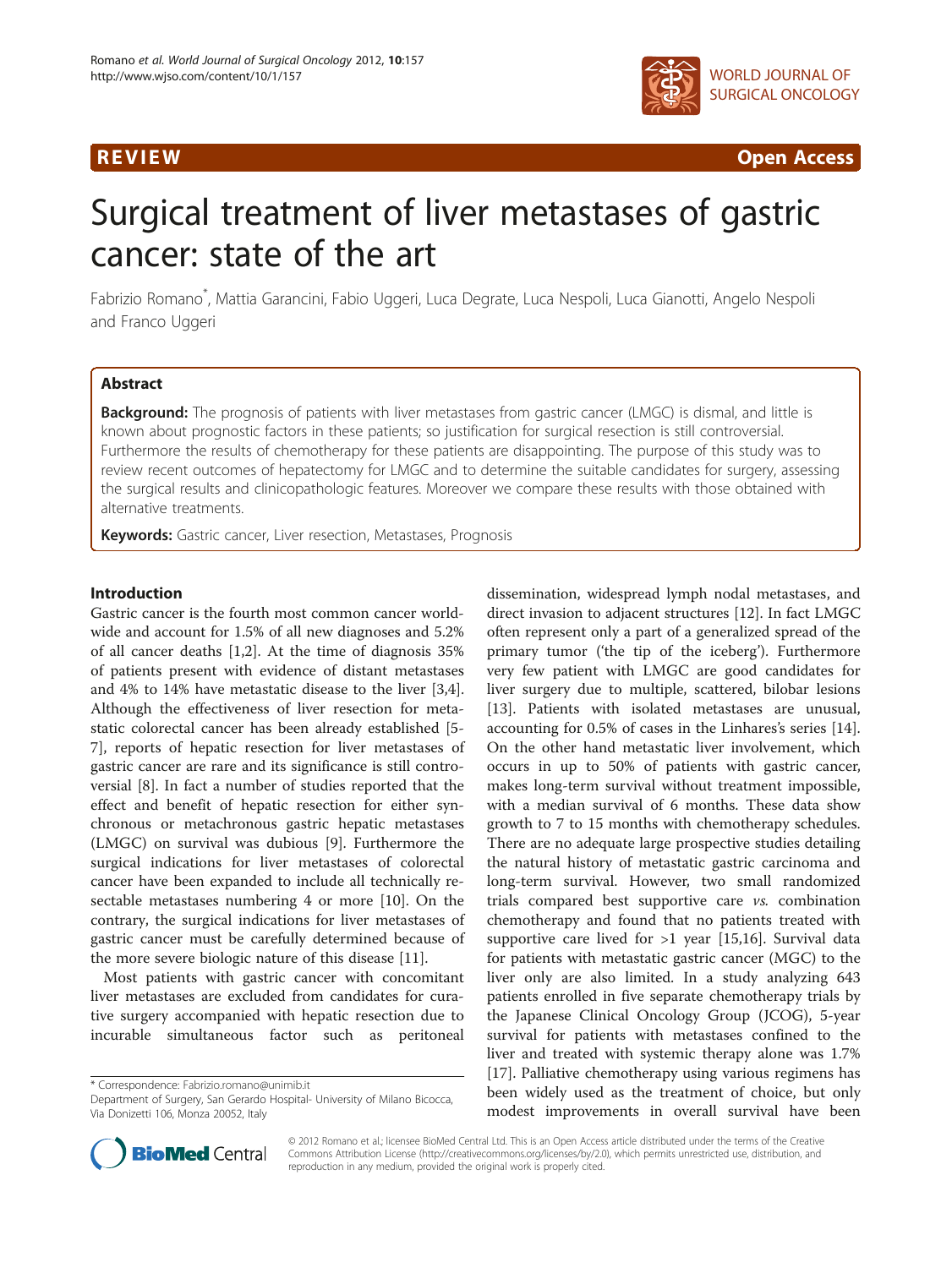<span id="page-1-0"></span>observed, with median survival increasing from approximately 3 months to 7 to 15 months. Long-term survival is rarely reported [\[18](#page-10-0)-[20](#page-10-0)]. In particular, considering the few trials evaluating systemic chemotherapy in the subset of patients with liver-only metastatic involvement, 5 year survival rates do not reach 2% [\[21](#page-10-0)].

Baba *et al.* have shown that the outcome for patients with non-curative resection for advanced gastric cancer is extremely poor [\[22](#page-10-0)], while several authors have reported on their limited experiences of surgical complete resection of the metastatic tumors in selected patients of LMGC, with 5-year survival rates ranging from 0% to 38% [[23](#page-10-0)-[25](#page-10-0)], considering patients with liver metastases as sole metastatic site. However, considering survival performances extrapolated from a cohort of 1,452 patients submitted to hepatic resection for non-colorectal non-endocrine liver metastases, Adam et al. [[26](#page-10-0)] observed that metastases from gastric adenocarcinoma performed in an intermediate way, ranking 10th in a list of 18 primaries. Moreover a recent review of the literature about LMGC report a median 1-, 3-, and 5-year survival on 436 patients of 62%, 30%, and 26.5%, respectively, and a median survival of 17 months [[27](#page-10-0)]. So even if the percentage of patients who may benefit from resection is probably small, only surgery is able to obtain long-term survival. Therefore the determination of selection criteria for hepatic resection and conditions for long-term survival after hepatectomy for LMGC are crucial.

We reviewed the literature in which numerous factors were examined and their relationship to outcome assessed, in order to determine the benefits and the limits of hepatic resection for gastric metastases and to identify selection criteria for good outcome. In fact identification of prognostic factors that predict outcome following surgical resection of gastric hepatic metastases should assist in identification of patients most likely to benefit from this intervention, or more importantly, assist in identification of patients unlikely to benefit. Moreover, we analyze a more recent study which compares the surgical approach to other treatment modalities such chemotherapy or radiofrequency.

# Indications

A literature review of papers written in English was performed. The criteria for hepatic resection offered by Okano et al. [[28](#page-10-0)] are broadly defined: hepatic resection is indicated in patients: (1) with synchronous metastases who have no peritoneal dissemination or other distant metastases; and (2) with metachronous metastases, but no other recurrent lesion. Ambiru et al. [[9\]](#page-10-0) added a third criterion, that is, complete resection of hepatic metastases with acceptable postoperative hepatic function. In a recent report by Roh *et al.* [[29\]](#page-10-0), hepatic resection is said to be indicated only in patients with hepatic

metastases in one lobe of the liver without peritoneal dissemination, hilar node metastases, or distant metastases. Criteria actually accepted for resection of hepatic metastases from gastric cancer are now as follows: (1) good control of the primary tumor and complete resection of primary tumor and lymph nodes involvement in synchronous disease; (2) no signs at preoperative workup of disseminated diseases, hilar lymph nodes metastases, peritoneal dissemination, or extrahepatic metastases; (3) complete resection of hepatic metastases (macroscopically no residual tumor). Following these selection criteria Ochiai et al. [[30\]](#page-10-0) found a hepatic resection incidence of 21 in 6,540 patients (0.3%) with a gastric cancer who underwent a gastrectomy. Saiura et al. [\[31](#page-10-0)] found an incidence of 10 in 1,807 similar patients (0.6%), and Okano et al. [[27\]](#page-10-0) found an incidence of 19 in 807 patients (2.4%). A recent literature review reported only 229 liver resections for LMGC, maybe reflecting an  $a$ priori passive attitude toward these patients. Some studies report a classification of degree of liver metastases in patients with LMGC according to the Japanese Classification of Gastric Carcinoma (Table 1) [[32](#page-10-0)]. Studies in which synchronous *en bloc* resections of gastric cancer directly invading the liver were performed were not included in this review. In each study regarding patients with metachronous liver metastases the resection of the primary gastric cancer was categorized as curative or the studies were excluded from our analysis. Curative resection was defined by removal of all macroscopically detectable disease and microscopically clear resection margins (R0). Synchronous liver metastases were defined by detection before or during surgery in each study, or within 3 months after primary tumor resection. The following clinicopathologic factors were analyzed in the literature revision to underline their influence on patient's outcome: age; gender; status of serosal invasion; histologic differentiation of the primary tumor; status of lymph nodes metastases; temporal relationship of metastases with primary disease (synchronous or metachronous); tumor distribution; size and number of liver metastases; classification of hepatic metastases according the Japanese Gastric Cancer Association proposal (Table 1), type of hepatic resection; surgical margin and completeness of the resection; presence of pseudocapsule between metastases and liver parenchyma,

Table 1 Classification of hepatic metastases from gastric cancer as proposed by the Japanese Gastric Cancer Association, 1998

| <b>H-O</b> | No liver metastases                                        |
|------------|------------------------------------------------------------|
| $H-1$      | Liver metastases limited to one lobe of the liver          |
| $H-2$      | Isolated diverse metastases in both lobes of the liver     |
| $H-3$      | Multiple distributed metastases in both lobes of the liver |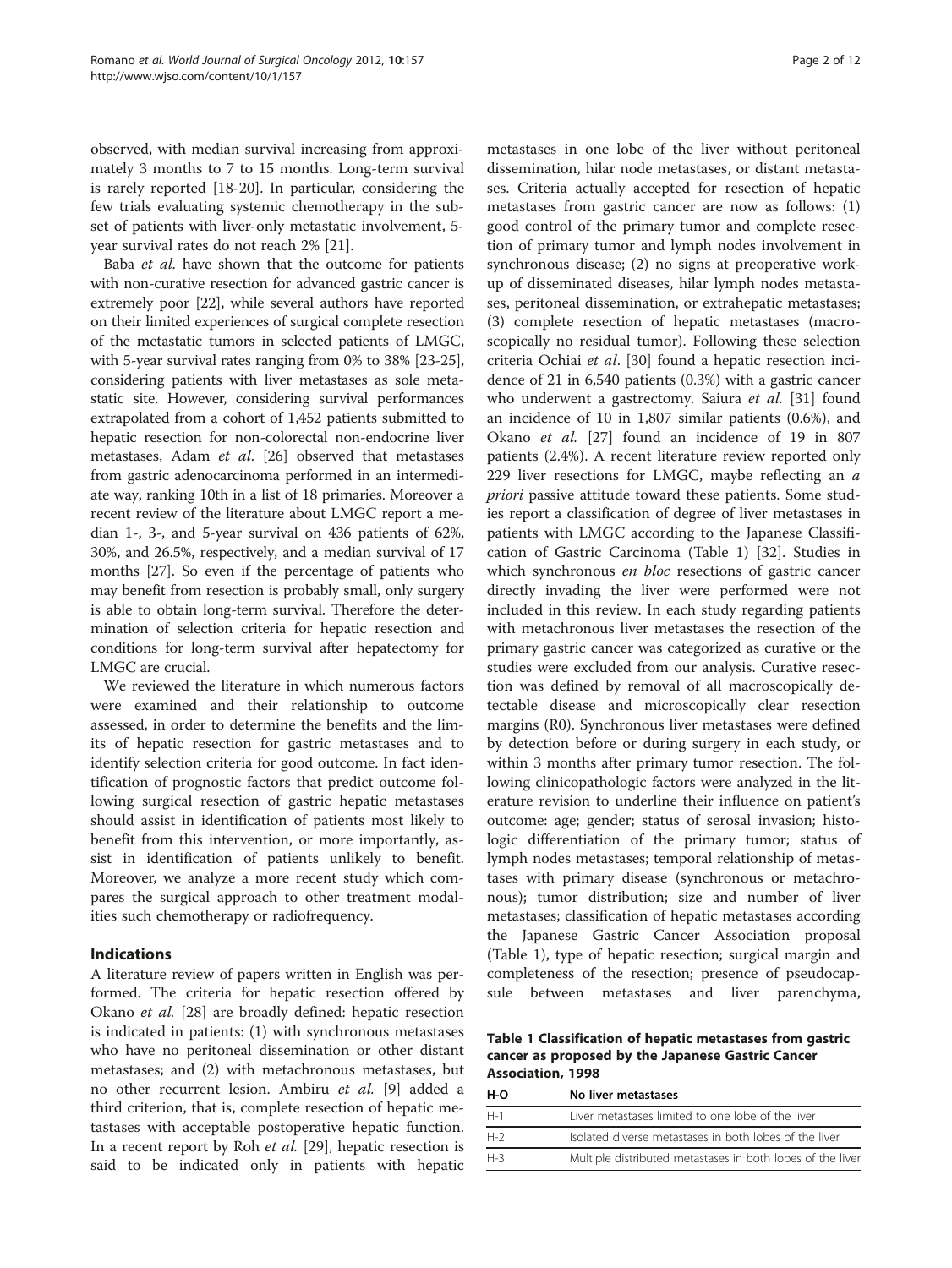histologic differentiation, and vascular invasion. These factors were then divided into three main categories.

- 1. Predictive of outcome related to primary tumor
- 2. Predictive of outcome related to metastases
- 3. Predictive of outcome related to surgery

Liver surgical procedures were classified as anatomic resection (segmentectomy and lobectomy) or limited resection (all resections less extensive than segmentectomy). Moreover we analyzed literature regarding prognostic factors according to two main categories of papers: papers with selected or unselected populations.

#### Prognostic factors

In the review of the literature hepatectomy was indicated in only 0.4% to 1% of gastric cancer patients with liver metastases. Unfortunately, most hepatic metastases from gastric adenocarcinoma are multiple, bilateral, and combined with peritoneal or lymph nodes metastases, which directly invade adjacent organs precluding a radical surgical approach. At specialized treatment centers, the proportion of surgery for hepatic metastases of gastric cancer is 7% to 12% of hepatic resection for all types of hepatic malignancies [\[33\]](#page-10-0). The resectability rate is low and is approximately 10% of cases, and it seems to be the same in cases of metachronous or synchronous metastases [\[34](#page-10-0)].

The effectiveness of hepatic resection has not been well-defined. In addition, the clinicopathologic characteristics related to the prognosis of gastric cancer with hepatic metastases have not been comprehensively identified. Nevertheless the presence of hepatic metastases is a statistically significant poor prognostic factor for patients with gastric cancer [\[35](#page-10-0)]. The cumulative survival rate reported in early studies was generally poor, reflecting a generalized disease. Elias et al. showed that the 3-year survival after hepatic resection was less than 20% [[36\]](#page-10-0). In recent series the 1-year survival rate ranged from 42% to 90% and 5-year survival rate from 0% to 38% (Table [2\)](#page-3-0). The long-term results after liver resection for metastases from gastric cancer show a wide range (Table [2](#page-3-0)). Most studies concerning this issue come from Japan and the reported long-term survival rates exceed 30% in some series [[24,27](#page-10-0)]. In contrast, in the western study from Zacherl *et al.* none of the patients survived 5 years after resection [[32\]](#page-10-0).

Thus, the clinical benefit of resection of hepatic metastases from gastric carcinoma is still not widely accepted. However, non-surgical treatments, including systemic or hepatic artery infusion chemotherapy, do not achieve satisfactory results. In patients treated by gastrectomy and chemotherapy, median survival times are reported to range from 2.9 to 11.8 months [[37,38](#page-10-0)].

Furthermore Bines et al. [\[39\]](#page-10-0) reported one long-term survivor of seven (14.3%) and other series showed 11.1% to 19% long-term survivors. Although few, the longterm survivors after hepatic resection do exist. Therefore to determine the indication of liver surgery is crucial and to clarify the condition of 5-year survivors.

The actual selection criteria, accepted by many authors (Table [2\)](#page-3-0) are: (1) synchronous metastases without peritoneal dissemination or other distant metastases; (2) metachronous metastases without other recurrent lesion; and (3) complete resection of metastases with acceptable postoperative liver function. Contraindications to hepatic resection are: previous extrahepatic disease, advanced lymphnode involvement, and the inability to obtain liver R0 resection (8,23). Although Roh et al. [\[28](#page-10-0)] limited the indication to one lobar distribution of metastases in a recent study, it seems that the improved patient's survival is not observed with this limitation.

An attempt to define criteria for selection of patients with favorable outcome has been previously made in various series. We herein report a comprehensive review of the literature experience of smaller and selected population series. We classified the characteristics predictive of good or poor outcome according to the primary tumor, the metastases and the type of surgery. Table [3](#page-6-0) resumes the association of survival with different prognostic factors.

#### Predictive of outcome related to primary tumor

Regarding the primary gastric cancer Ochiai [\[29](#page-10-0)] reported that hepatic resection should only be attempted in patients with synchronous or metachronous metastases if there is non-serosal invasion by the primary gastric tumor, as well as the study of Morise [\[40](#page-10-0)] and if the primary tumor has neither microscopic venous not lymphatic invasion in case of metachronous cases. Furthermore Shirabe showed that lymphatic and venous invasion of cancer cells from primary gastric cancer are clinicopathological prognostic factors of poor outcome at both univariate and multivariate analysis [[41](#page-10-0)]. Imamura [\[12](#page-10-0)] add to these parameters, the grade of differentiation of primary tumor as a negative predictor of outcome. Zacherl et al. [\[32](#page-10-0)] reported that tumor localization of primary gastric cancer (proximal third versus distal two-thirds of the stomach) was a marginal predictive negative factor for overall survival of patients, while in the study of Tsujimoto the gastric cancer size > of 6 cm was considered a predictor of poor survival [[42](#page-10-0)].

However, some studies showed these were not significant prognostic factors and are still controversial. Miyazaki [[43](#page-10-0)] and Okano [[27](#page-10-0)] reported that there was a non-significant difference in terms of depth of invasion or lymph node metastases of the gastric cancer between surviving and non-surviving patients. Koga [\[33\]](#page-10-0) reported a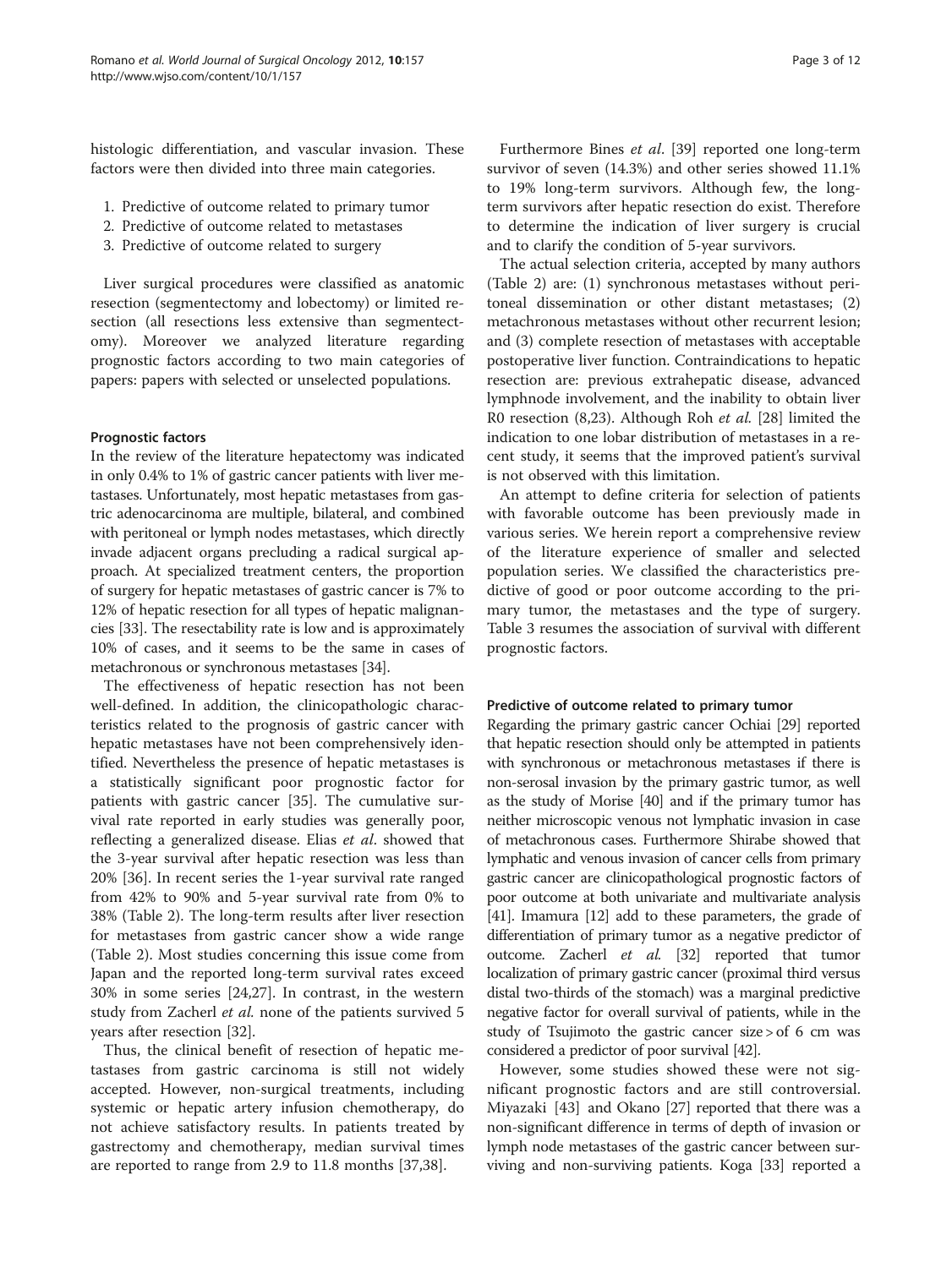| Author year       | $\mathsf{n}$ | Period        | Resection<br>criteria                  | Resectability S/M<br>rate % |          |                | TG/STG Major/Minor Solitary<br>liver surgery |                 | Multiple R1%<br>Uni/Bilob |             | Overall<br>survival %<br>1, 3, 5 years | survivors | Long-term Recurrence Follow-up | (months) |
|-------------------|--------------|---------------|----------------------------------------|-----------------------------|----------|----------------|----------------------------------------------|-----------------|---------------------------|-------------|----------------------------------------|-----------|--------------------------------|----------|
| 1994 [30]         | 21           |               | No extrahepatic Na<br>No carcinosis R0 |                             | 13/8     | Na             |                                              | 14              | $7^{\circ}$               | $\mathbf 0$ | 19                                     | 19% (4)   |                                |          |
| 1997 [43]         | 21           |               | No extrahepatic Na<br>No carcinosis R0 |                             | 11/10    |                | 5/16                                         | $7\overline{ }$ | 14 11/3                   | Na          | 45 19 11                               | 24% (5)   | 76.1%                          | n        |
| 2001 [23]         |              |               |                                        |                             |          |                |                                              |                 |                           |             |                                        |           |                                |          |
|                   | 17           |               | 1990-1997 No extrahepatic              |                             |          |                |                                              |                 |                           |             |                                        |           |                                |          |
| No carcinosis     |              |               |                                        |                             |          |                |                                              |                 |                           |             |                                        |           |                                |          |
| ${\sf R0}$        | Na           | 7/10          | na                                     | 6/11                        | 8        | 94/5           | 18%                                          | 47 22 0         | $\circ$                   | 76%         | Na                                     |           |                                |          |
| 2001 [9]          |              |               |                                        |                             |          |                |                                              |                 |                           |             |                                        |           |                                |          |
|                   | 40           |               | 1975-1999 No extrahepatic              |                             |          |                |                                              |                 |                           |             |                                        |           |                                |          |
| No carcinosis     |              |               |                                        |                             |          |                |                                              |                 |                           |             |                                        |           |                                |          |
| ${\sf R0}$        | Na           | 18/22         | 19/21                                  | 21/19                       | 19       | $21$           |                                              |                 |                           |             |                                        |           |                                |          |
| $5/16$            | $\circ$      | 70 28 18      | 15% (6)                                | 75%                         | 88       |                |                                              |                 |                           |             |                                        |           |                                |          |
| 2001 [45]         |              |               |                                        |                             |          |                |                                              |                 |                           |             |                                        |           |                                |          |
|                   | 10           | 1979-1999 Na  |                                        | Na                          | 3/7      | 3/7            | 6/4                                          | 6               | $\overline{4}$            |             |                                        |           |                                |          |
| $2/2$             | Na           | 60 20 20      | 10% (1)                                | 80%                         | 10-240   |                |                                              |                 |                           |             |                                        |           |                                |          |
| 2002 [33]         |              |               |                                        |                             |          |                |                                              |                 |                           |             |                                        |           |                                |          |
|                   | 15           |               | 1980-1999 No extrahepatic              |                             |          |                |                                              |                 |                           |             |                                        |           |                                |          |
| No carcinosis     |              |               |                                        |                             |          |                |                                              |                 |                           |             |                                        |           |                                |          |
| ${\sf R0}$        | Na           | 10/5          | 9/6                                    | 3/12                        | 8        | $\overline{7}$ |                                              |                 |                           |             |                                        |           |                                |          |
| 2/5               | 33           | 35.7 14.3 0 0 |                                        | 90%                         | Na       |                |                                              |                 |                           |             |                                        |           |                                |          |
| 2002 [31]         |              |               |                                        |                             |          |                |                                              |                 |                           |             |                                        |           |                                |          |
|                   | $10$         |               | 1981-1998 No extrahepatic              |                             |          |                |                                              |                 |                           |             |                                        |           |                                |          |
| $\leq$ 3 segments | 15.6%        | 7/3           | $\mathsf{Na}\xspace$                   | $6/4$                       | 5        | 5              |                                              |                 |                           |             |                                        |           |                                |          |
| 4/1               | 40%          | 65 38 20      | 20% (2)                                | 80%                         | $1 - 68$ |                |                                              |                 |                           |             |                                        |           |                                |          |
| 2002 [28]         |              |               |                                        |                             |          |                |                                              |                 |                           |             |                                        |           |                                |          |
|                   | 19           |               | 1986-1999 No extrahepatic              |                             |          |                |                                              |                 |                           |             |                                        |           |                                |          |
| No carcinosis     |              |               |                                        |                             |          |                |                                              |                 |                           |             |                                        |           |                                |          |
| ${\sf R0}$        | 17%          | 13/6          | na                                     | 7/12                        | 10       | 9              |                                              |                 |                           |             |                                        |           |                                |          |
| $2/7$             | $\circ$      | 77 34 34      | $14%$ (3)                              | 74%                         | Na       |                |                                              |                 |                           |             |                                        |           |                                |          |
| 2003 [25]         |              |               |                                        |                             |          |                |                                              |                 |                           |             |                                        |           |                                |          |
|                   | 22           |               | 1985-2001 No extrahepatic              |                             |          |                |                                              |                 |                           |             |                                        |           |                                |          |
| No carcinosis     |              |               |                                        |                             |          |                |                                              |                 |                           |             |                                        |           |                                |          |
|                   |              |               |                                        |                             |          |                |                                              |                 |                           |             |                                        |           |                                |          |

# <span id="page-3-0"></span>Table 2 Literature analysis regarding hepatectomy for liver metastases from gastric cancer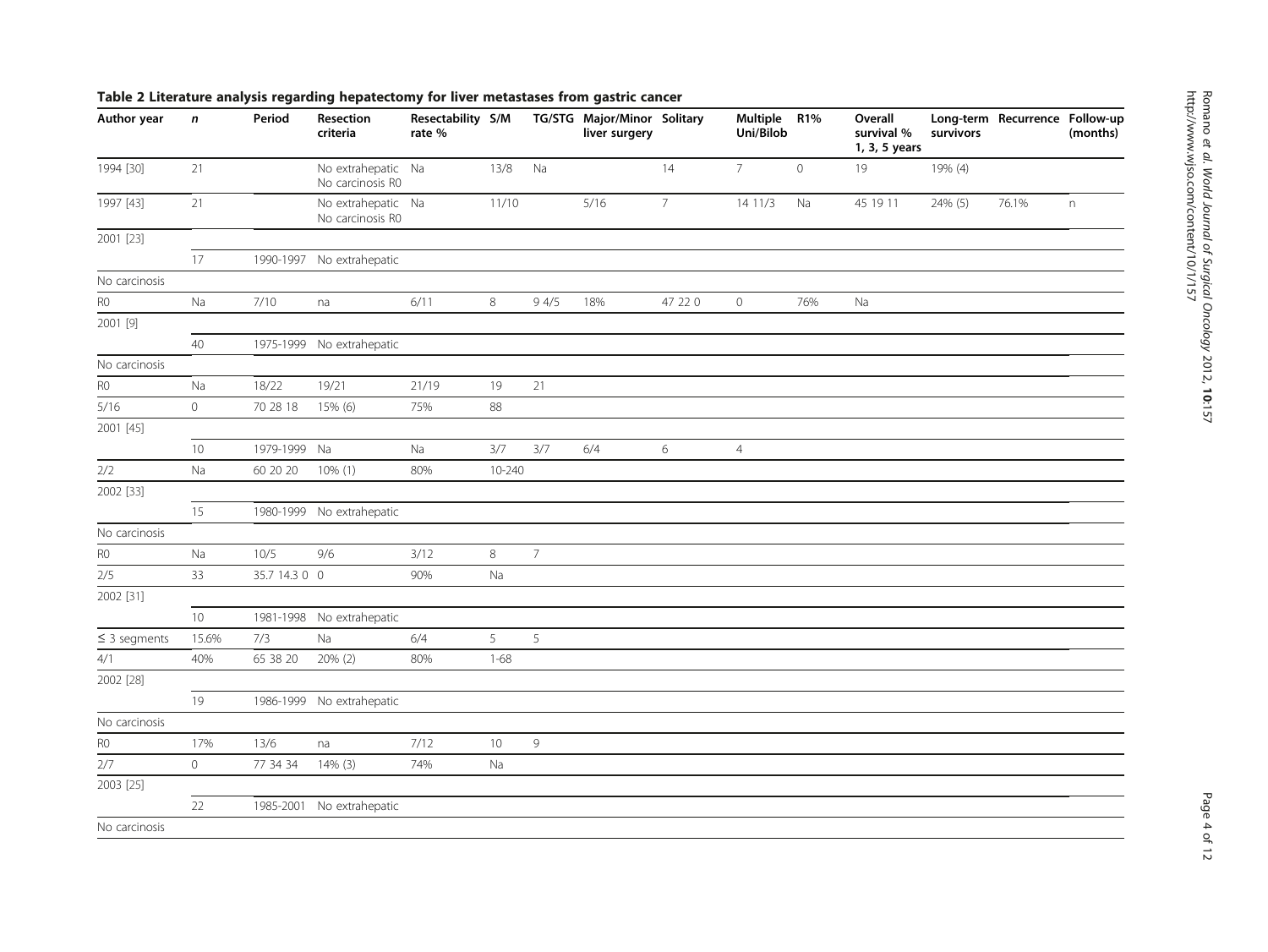| ${\sf R0}$            | 8%                   | 12/10              | 10/12                     | 3/19  | 16        | 6              |         |                        |         |         |            |         |       |    |
|-----------------------|----------------------|--------------------|---------------------------|-------|-----------|----------------|---------|------------------------|---------|---------|------------|---------|-------|----|
| 1/5                   | $\circ$              | 73 38 38           | 20% (5)                   | 68%   | Na        |                |         |                        |         |         |            |         |       |    |
| 2003 [41]             |                      |                    |                           |       |           |                |         |                        |         |         |            |         |       |    |
|                       | 36                   | 1979-2001 Na       |                           | Na    |           | 16/20 17/19    | 10/16   | $\rm Na$               | Na      | $\circ$ | 64, 43, 26 | 11% (4) | 83.3% | Na |
| 2005 [29]             |                      |                    |                           |       |           |                |         |                        |         |         |            |         |       |    |
|                       | 11                   |                    | 1988-1996 No extrahepatic |       |           |                |         |                        |         |         |            |         |       |    |
| No carcinosis         |                      |                    |                           |       |           |                |         |                        |         |         |            |         |       |    |
| Solitary nodules      |                      |                    |                           |       |           |                |         |                        |         |         |            |         |       |    |
| ${\sf R0}$            | Na                   | 8/3                | Na                        | 2/9   | 11        | $\circ$        | $\,0\,$ | 73, 42, 27             | 18% (2) | 80      | Na         |         |       |    |
| 2007 [34]             |                      |                    |                           |       |           |                |         |                        |         |         |            |         |       |    |
|                       | 42                   |                    | 1985-2005 No extrahepatic |       |           |                |         |                        |         |         |            |         |       |    |
| No carcinosis         |                      |                    |                           |       |           |                |         |                        |         |         |            |         |       |    |
| ${\sf R0}$            | 17%                  | 20/22              | Na                        | 7/35  | 29        | 13             | $\circ$ | 76, 48, 42             | 20% (8) | 67%     | $1 - 86$   |         |       |    |
| 2007 [44]             |                      |                    |                           |       |           |                |         |                        |         |         |            |         |       |    |
|                       | 37                   |                    | 1990-2005 No extrahepatic |       |           |                |         |                        |         |         |            |         |       |    |
| ${\sf R0}$            |                      |                    |                           |       |           |                |         |                        |         |         |            |         |       |    |
| No carcinosis         | 12%                  | 16/21              | 10/27                     | 5/32  | $21$      | 16             |         |                        |         |         |            |         |       |    |
| 9/7                   | 14%                  | 60 27 11           | 6% (2)                    | 81%   | Na        |                |         |                        |         |         |            |         |       |    |
| 2008 [24]             |                      |                    |                           |       |           |                |         |                        |         |         |            |         |       |    |
|                       | 24                   |                    | 1988-2002 No carcinosis   |       |           |                |         |                        |         |         |            |         |       |    |
| ${\sf R0}$            | $\mathsf{Na}\xspace$ | 15/9               | Na                        | 8/16  | 13        | 11             |         |                        |         |         |            |         |       |    |
| $5/6$                 | 25%                  | 38, 16, 10         | 8% (2)                    | 65%   | $1-67$    |                |         |                        |         |         |            |         |       |    |
| 2008 [40]             |                      |                    |                           |       |           |                |         |                        |         |         |            |         |       |    |
|                       | 18                   |                    | 1989-2004 No extrahepatic |       |           |                |         |                        |         |         |            |         |       |    |
| ${\sf R0}$            |                      |                    |                           |       |           |                |         |                        |         |         |            |         |       |    |
| Hepatic function Na   |                      | 11/7               | 8/10                      | 4/14  | 14        | 14             | Na      | 56.3, 36.5, 27 17% (3) |         | Na      | $2 - 200$  |         |       |    |
| 2008 [37]             |                      |                    |                           |       |           |                |         |                        |         |         |            |         |       |    |
|                       | 22                   |                    | 1995-2005 No extrahepatic |       |           |                |         |                        |         |         |            |         |       |    |
| No carcinosis         |                      |                    |                           |       |           |                |         |                        |         |         |            |         |       |    |
| ${\sf R0}$            |                      |                    |                           |       |           |                |         |                        |         |         |            |         |       |    |
| Hepatic function 7.5% |                      | 18/4               | 7/15                      | 3/19  | $18\,$    | $\overline{4}$ |         |                        |         |         |            |         |       |    |
| 3/1                   | $\mathsf{Na}\xspace$ | 77 30.4 23 15% (3) |                           | 63.6% | $1 - 106$ |                |         |                        |         |         |            |         |       |    |
| 2009 [47]             |                      |                    |                           |       |           |                |         |                        |         |         |            |         |       |    |
|                       | 17                   |                    | 1991-2005 No extrahepatic |       |           |                |         |                        |         |         |            |         |       |    |

# Table 2 Literature analysis regarding hepatectomy for liver metastases from gastric cancer (Continued)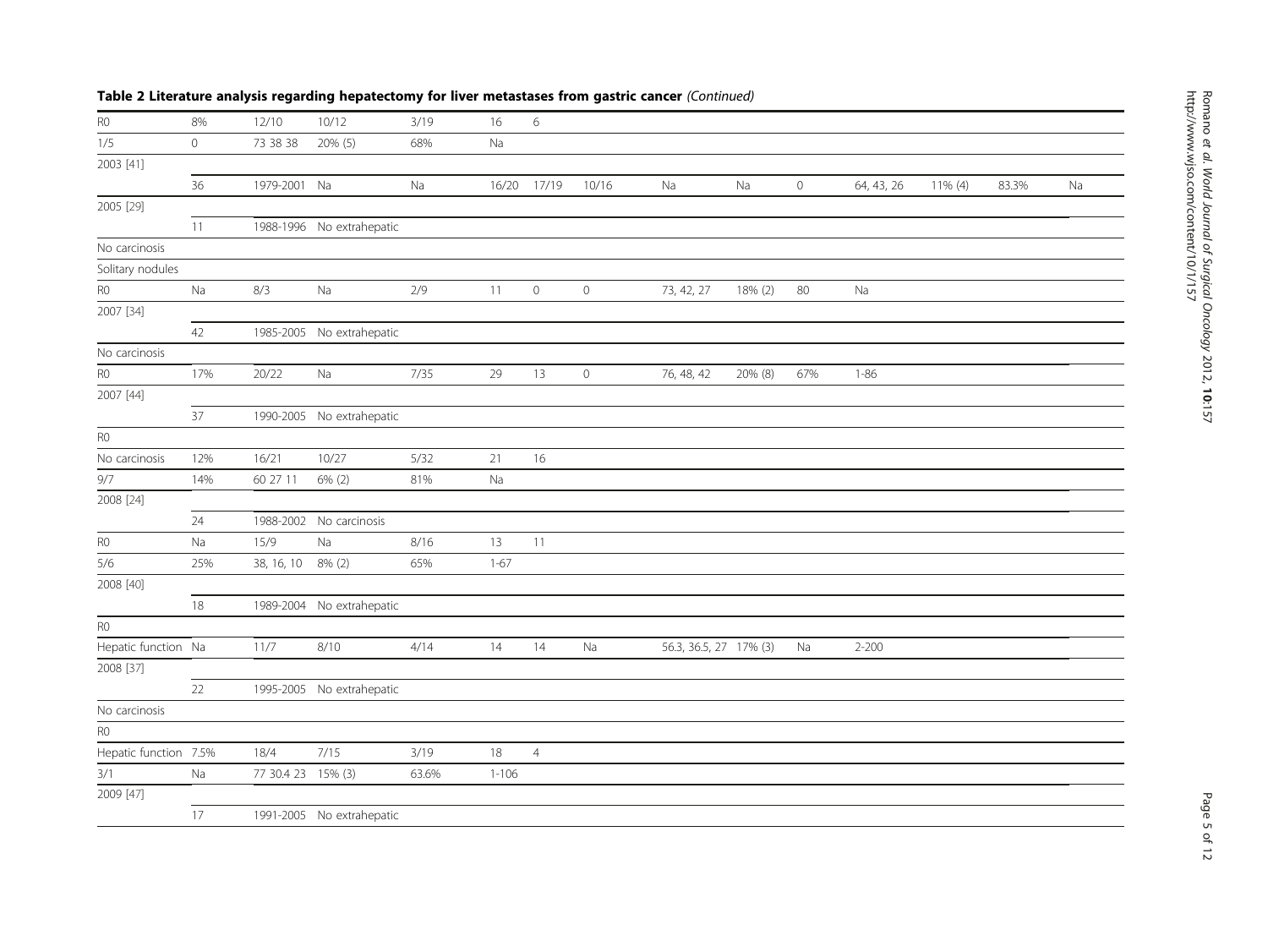Table 2 Literature analysis regarding hepatectomy for liver metastases from gastric cancer (Continued)

| No carcinosis    |              |          |                           |      |          |                |             |              |              |                    |           |    |          |  |
|------------------|--------------|----------|---------------------------|------|----------|----------------|-------------|--------------|--------------|--------------------|-----------|----|----------|--|
| $\leq$ 5 lesions |              |          |                           |      |          |                |             |              |              |                    |           |    |          |  |
| R <sub>0</sub>   | Na           | 9/8      | Na                        | 3/14 | Na       | Na             | $\circ$     | 30.8         | 25% (4)      | 70.5%              | $1 - 117$ |    |          |  |
| 2009 [50]        |              |          |                           |      |          |                |             |              |              |                    |           |    |          |  |
|                  | 73           |          |                           |      |          |                |             |              |              |                    |           |    |          |  |
| $(11)^{*}$       | 1990-2004 RO |          |                           |      |          |                |             |              |              |                    |           |    |          |  |
| No extrahepatic  |              |          |                           |      |          |                |             |              |              |                    |           |    |          |  |
| metachronous     | 15.1%        | 0/11     | Na                        | 1/10 | 8        | $\overline{3}$ | $\mathbb O$ | 81, 30, 20   | 18.2% (2)    | 63%                | $4 - 86$  |    |          |  |
| 2009 [47]        | 72           |          |                           |      |          |                |             |              |              |                    |           |    |          |  |
| $(12)^{*}$       | 1991-2005    |          | 16.6%                     | 12/0 | Na       | $4/8$          | 9           | $\mathbf{3}$ | $\mathbf{1}$ | 57, 43, 43 20% (3) |           | Na | $\rm Na$ |  |
| Choi 2010        |              |          |                           |      |          |                |             |              |              |                    |           |    |          |  |
|                  | 14           |          | 1986-2007 No extrahepatic |      |          |                |             |              |              |                    |           |    |          |  |
| No carcinosis    |              |          |                           |      |          |                |             |              |              |                    |           |    |          |  |
| R <sub>0</sub>   | Na           | 0/14     | Na                        | 4/10 | 9        | 5              |             |              |              |                    |           |    |          |  |
| 2/3              | $\circ$      | 67 38.3  | $8\%$ (1)                 | 63%  | Na       |                |             |              |              |                    |           |    |          |  |
| Tsujmoto 2010    |              |          |                           |      |          |                |             |              |              |                    |           |    |          |  |
|                  | 17           |          | 1980-2007 No extrahepatic |      |          |                |             |              |              |                    |           |    |          |  |
| No carcinosis    |              |          |                           |      |          |                |             |              |              |                    |           |    |          |  |
| Unilobar         |              |          |                           |      |          |                |             |              |              |                    |           |    |          |  |
| ${\sf R0}$       | Na           | 9/8      | Na                        | 6/11 | 13       | $\overline{4}$ | Na          | 31           | 30% (5)      | 70%                | Na        |    |          |  |
| Our data         |              |          |                           |      |          |                |             |              |              |                    |           |    |          |  |
| 2012             | 21           |          | 1998-2007 No extrahepatic |      |          |                |             |              |              |                    |           |    |          |  |
| No carcinosis    |              |          |                           |      |          |                |             |              |              |                    |           |    |          |  |
| R <sub>0</sub>   | 31%          | 12/9     | 10/11                     | 4/17 | 12       | 9              |             |              |              |                    |           |    |          |  |
| 4/5              | 10%          | 68 31 19 | 14.2% (3)                 | 66%  | $6 - 90$ |                |             |              |              |                    |           |    |          |  |

H1, Metastases limited to one lobe; H2, few scattered metastases in both liver lobes; H3, numerous scattered metastases in both lobes; M, Metachronous; mets, metastases; Na, not available; S, Synchronous; STG, Subtotal gastrectomy; TG, Total gastrectomy.

● Number of patients resected on a total of patients with LMGC.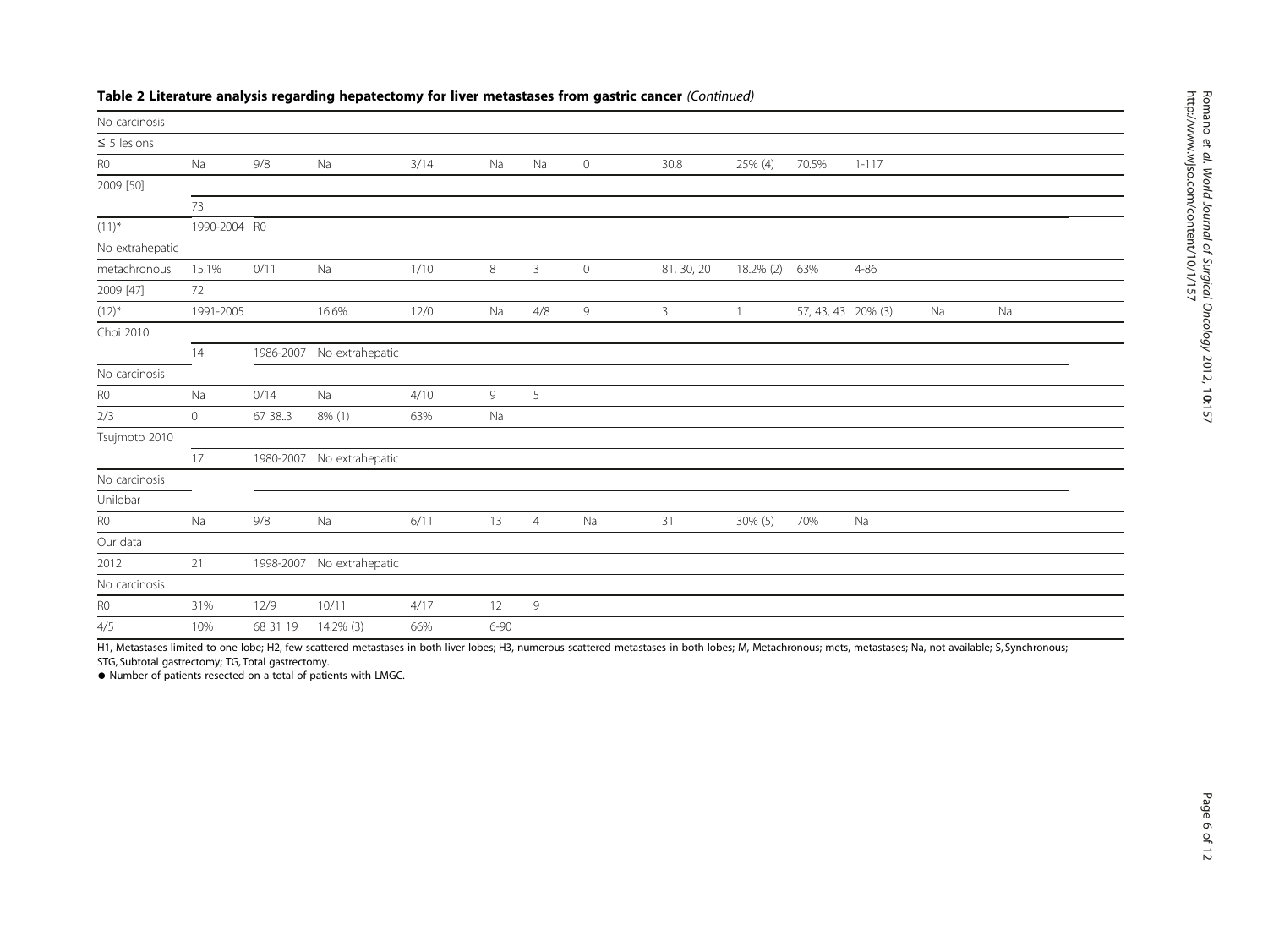| Author year                  |    | n Period             | T.      |                   |                                                                                                 | NG H                       |            |                          |                          |           | DIAM metastases TIMING MARGIN MST Long-term survivors Recurrence Follow-up (months) |           |           |
|------------------------------|----|----------------------|---------|-------------------|-------------------------------------------------------------------------------------------------|----------------------------|------------|--------------------------|--------------------------|-----------|-------------------------------------------------------------------------------------|-----------|-----------|
| 1994 [30]                    | 21 |                      | $+ + -$ |                   |                                                                                                 | $\overline{\phantom{a}}$   | <b>NA</b>  | <b>NA</b>                | <b>NA</b>                | 18        | 19% (4)                                                                             | <b>NA</b> |           |
| 1997 [43]                    | 21 |                      |         |                   |                                                                                                 | $^{+}$                     | <b>NA</b>  | $\overline{a}$           | <b>NA</b>                | <b>NA</b> | 24% (5)                                                                             | 76.1%     | NA.       |
| 2001 [23]                    |    | 17 1990-1997 -       |         |                   | $+ +$                                                                                           |                            | <b>NA</b>  | $+$                      | $+$                      | 16        | $\circ$                                                                             | 76%       | Na        |
| 2001 [9]                     |    | 40 1975-1999 -       |         |                   | $ -$                                                                                            |                            |            | $^{+}$                   | $\overline{\phantom{a}}$ | 12        | 15% (6)                                                                             | 75%       | 88        |
| 2001 [45]                    |    | 10 1979-1999 -       |         |                   | $ -$                                                                                            |                            | $^{+}$     | $+$                      | <b>NA</b>                | 16        | $10\%$ (1)                                                                          | 80%       | 10-240    |
| 2002 [33]                    |    | 15 1980-1999 -       |         |                   | $\sim 100$                                                                                      | $+$                        |            | $^{+}$                   | $\overline{\phantom{a}}$ | 8.8       | $\mathbf{0}$                                                                        | 90%       | na        |
| 2002 [31]                    |    | 10 1981-1998 -       |         | $\sim$ 100 $\sim$ |                                                                                                 |                            |            | $\overline{\phantom{a}}$ | <b>NA</b>                | 25        | 20% (2)                                                                             | 80%       | $1 - 68$  |
| 2002 [28]                    |    | 19 1986-1999 -       |         |                   | $- +$                                                                                           | $+$                        | $\sim$ $-$ | $^{+}$                   | <b>NA</b>                | 21        | $14\%$ (3)                                                                          | 74%       | <b>Na</b> |
| 2003 [25]                    |    | 22 1985-2001 *       |         | $\sim 100$        |                                                                                                 | $+$                        | $+$        | $\overline{\phantom{a}}$ | <b>NA</b>                | 24        | 20% (5)                                                                             | 68%       | Na        |
| 2003 [41]                    |    | 36 1979-2001 -       |         |                   | $Ly -$                                                                                          | $+$ $-$                    |            | $\sim$                   | $\overline{\phantom{a}}$ | ΝA        | $11\%$ (4)                                                                          | 83.3%     | <b>NA</b> |
| 2005 [29]                    |    | 11 1988-1996 NA - -  |         |                   |                                                                                                 | $NA -$                     |            | $\overline{\phantom{a}}$ | $\overline{\phantom{a}}$ | 19        | 18% (2)                                                                             | 80        | <b>Na</b> |
| 2007 [34]                    |    | 42 1985-2005 +       |         | $\sim$ $   -$     |                                                                                                 | $+$ $-$                    |            | $\sim$                   | $\overline{\phantom{a}}$ | 34        | 20% (8)                                                                             | 67%       | $1 - 86$  |
| 2007 [44]                    |    | $37$ 1990-2005 + - - |         |                   |                                                                                                 | $+$ $+$                    |            | $\overline{\phantom{a}}$ | $\overline{\phantom{a}}$ | 31        | $6\%$ (2)                                                                           | 81 %      | <b>Na</b> |
| 2008 [24]                    |    | 24 1988-2002 -       |         |                   | <b>Contract Contract</b>                                                                        |                            |            | ×,                       | $+$                      | 19        | $8\%$ (2)                                                                           | 65%       | $1-67$    |
| 2008 [40]                    |    | 18 1989-2004 + - -   |         |                   |                                                                                                 |                            |            | $\sim$                   | $\overline{\phantom{a}}$ | <b>NA</b> | 17% (3)                                                                             | <b>Na</b> | $2 - 200$ |
| 2008 [37]                    |    | 22 1995-2005         |         |                   |                                                                                                 |                            |            |                          |                          |           | 15% (3)                                                                             | 63.6%     | $1 - 106$ |
| 2009 [47]                    |    | 17 1991-2005 -       |         |                   | $\mathcal{L}^{\mathcal{A}}$ , and $\mathcal{L}^{\mathcal{A}}$ , and $\mathcal{L}^{\mathcal{A}}$ |                            |            |                          | $^{+}$                   | 18        | 25% (4)                                                                             | 70.5%     | $1 - 117$ |
| Choi 2010                    |    | 14 1986-2007 -       |         |                   |                                                                                                 | the company of the company |            | $\sim$                   | $\overline{\phantom{a}}$ | ΝA        | 8% (1)                                                                              | 63%       | Na        |
| Tsujmoto 2010 17 1980-2007 + |    |                      |         |                   | Ly NA -                                                                                         |                            | $\sim$     | $\overline{\phantom{a}}$ | <b>NA</b>                | 34        | 30% (5)                                                                             | 70%       | Na        |
| Our data                     |    |                      |         |                   |                                                                                                 |                            |            |                          |                          |           |                                                                                     |           |           |
| 2012                         |    | 21 1998-2007         |         |                   |                                                                                                 |                            |            |                          |                          |           | 14.2% (3)                                                                           | 66%       | $6 - 90$  |

<span id="page-6-0"></span>Table 3 Analysis of prognostic factors associated with survival in patients resected for LMGC

H1, Metastases limited to one lobe; H2, few scattered metastases in both liver lobes; H3, numerous scattered metastases in both lobes; M, Metachronous; mets, metastases; Na, Not available; S, Synchronous; STG, Subtotal gastrectomy; TG, Total gastrectomy; ● Number of patients resected on a total of patients with LMGC.

marginal significance of the serosal invasion of the primary tumor.

# Predictive of outcome related to metastases Number of nodules and lobar distribution

The number of the metastatic nodules in the liver has been reported to be an important prognostic factor in six studies. Okano et al. [\[27\]](#page-10-0) reported 3-year survival rates of 56% for single metastases and 0% for multiple metastases, and the number of liver metastases was a significant prognostic factor in other reports as well (Table [1\)](#page-1-0). In Koga et al. and Shirabe et al. [[33](#page-10-0),[40](#page-10-0)] none of the patients with multiple gastric liver metastases (three or more lesions) survived beyond 3 years, whereas the 5-year survival rate for patients with solitary liver metastases was 55% with eight long-term survivors. Shirabe *et al.* [\[40](#page-10-0)] described the presence of three or more tumors as an independent poor prognostic factor according to both univariate and multivariate analysis; moreover, all four patients who survived beyond 5 years in their study also had solitary tumors, and almost all patients described as long-term survivors (Table [1](#page-1-0)) had a solitary liver metastasis. These data were confirmed in the study of Sakamoto [[24](#page-10-0)] with a survival of 56% for solitary lesions against no long-term survivors in cases of multiple tumors. In a more recent study Sakamoto

[[44\]](#page-10-0) showed against the value of solitary lesion adding unilobar distribution as a good predictive factor for survival of patients, as previously reported in the Miyazaki's paper [[42\]](#page-10-0).

In some studies the number of liver metastases was a marginal prognostic factor for survival after hepatic surgery with curative intent. The favorable survival outcome for patients with a solitary metastasis, which was no worse than that for a solitary metastasis of colorectal cancer, indicates that patients with a solitary metastasis of gastric cancer are good candidates for surgical resection . On the other hand, the surgical indications should be considered more carefully in patients with multiple metastases of gastric cancer than patients with multiple metastases of colorectal cancer. Otherwise Saiura [[30](#page-10-0)] showed two long-term survivors with more than three metastases concluding that if curative resection (R0) can be achieved, hepatic resection should not be abandoned even in patients with multiple liver metastases.

As for the lobar distribution of liver metastases, patients with bilobar tumors had a worse outcome than patients with a unilobar tumor, as shown by Zacherl et al. [[32\]](#page-10-0). However, the number and lobar distribution of the tumors were correlated, and so the significance of the lobar distribution of tumors as a prognostic factor should be revaluated in larger series.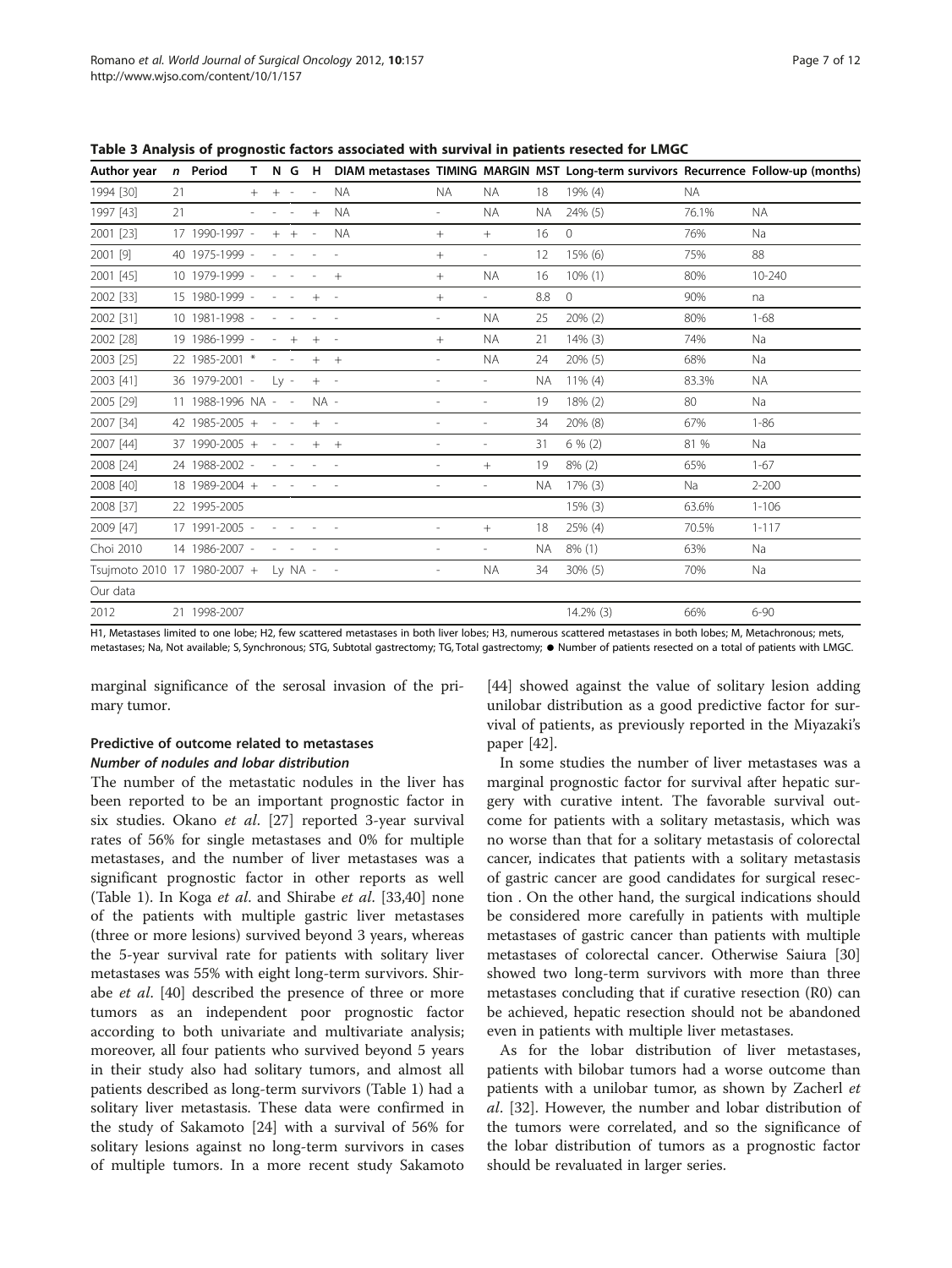| Author year                                      | <b>Number</b>                            | Timing                     | <b>MST</b><br>(months) | 1-, 3-, 5-year<br>survival rates       | Prognostic<br>factors |
|--------------------------------------------------|------------------------------------------|----------------------------|------------------------|----------------------------------------|-----------------------|
| 2008 [37]                                        | 58                                       | Synchronous + metachronous | Overall: 16            | No hepatic resection:<br>29.4%; 0%; 0% |                       |
| Hepatic resection<br>RFA: 75.3%; 31.7%;<br>20.8% | Ro resection                             |                            |                        |                                        |                       |
| 2009 [50]                                        | 72                                       | Synchronous                | <b>NA</b>              | No hepatic resection:<br>36.4%; 0%; 0% |                       |
| Hepatic resection (HAIC):<br>80%; 60%; 60%       | H; P; R0 resection                       |                            |                        |                                        |                       |
| 2009 [51]                                        | 73                                       | Metachronous               | Overall: 7             |                                        |                       |
| <b>BST: 5</b>                                    |                                          |                            |                        |                                        |                       |
| Chemotherapy: 12                                 |                                          |                            |                        |                                        |                       |
| Hepatic resection: 23                            | BST: 22%; 2%; 0%                         |                            |                        |                                        |                       |
| Chemotherapy:<br>45%; 6%; 0%                     |                                          |                            |                        |                                        |                       |
| Hepatic resection;<br>81%; 20%; 20%              | T; N; G of primary                       |                            |                        |                                        |                       |
| R0 resection                                     |                                          |                            |                        |                                        |                       |
| 2009 [52]                                        | 73                                       | Synchronous                |                        |                                        | Stage of primary; H   |
| Extrahepatic disease;<br>treatment of mets       |                                          |                            |                        |                                        |                       |
| 2010 [49]                                        |                                          | Synchronous + metachronous | Overall: 16            |                                        |                       |
| Hepatic resection: 31.2                          | No hepatic resection:<br>53.2%; 4.2%; 0% |                            |                        |                                        |                       |
| Hepatic resection:<br>82.3%; 46.4%; 37.1%        |                                          |                            |                        |                                        |                       |

<span id="page-7-0"></span>

| Table 4 Prognostic factors from series considering unselected populations and related survivals |  |  |  |
|-------------------------------------------------------------------------------------------------|--|--|--|
|-------------------------------------------------------------------------------------------------|--|--|--|

#### Histologic characteristics of liver metastases

Lymphocytes aggregation, enclosing the metastatic tumor, is reported as a good prognostic factor by Fujii [[45\]](#page-10-0). This could be explained with the favorable action of umor infiltrating lymphocytes (TILs) in preventing tumor extension in gastric cancer patients [[46](#page-10-0)]. Okano [[27\]](#page-10-0) demonstrate that the presence of a fibrous pseudocapsule around liver metastases is a promising indicator of a better prognosis, being closely associated with patient survival. Pseudocapsule formation should be considered as a protective immunoinflammatory reaction against the metastastic nodule reflecting the host defence reaction creating a wall which stops tumor diffusion.

#### Predictive of outcome related to surgery

Surgical margin >/10 mm in hepatic resection was a good prognostic factor in some papers (Table [2](#page-3-0)). Miyazaki [\[42](#page-10-0)] demonstrated significant differences in the number of hepatic metastases (solitary of multiple) and the size of the tumor-free resection margin (<10 mm or >10 mm) for long- and short-term survivors. Thelen [[24\]](#page-10-0) reported that a positive resection margin should be considered a powerful determinant of poor outcome. Nomura [[47\]](#page-10-0) showed that the recurrence rate in the remnant liver was higher in patients with a surgical margin <5 mm.

The consensus seems to be that there is not apparent value to surgery if residual disease remains, whether it is involvement of resection margins, other distant metastases, or peritoneal carcinosis.

The relationship between the extent of hepatic resection and prognosis has not yet been established. Isono [[48\]](#page-11-0) reported that micrometastases around the macroscopic tumor were found more frequently in hepatic metastases from gastric cancer than in those from colorectal ones, thus suggesting that wider surgical resection margins are required.

A positive resection margin is also not an independent prognostic factor in colorectal liver metastases because of its strong relationship with the number of tumors resected. In approximately 70% of patients, recurrent disease developed after hepatic resection, most commonly in the liver. Recurrent tumors were more frequently distributed in both lobes than in the resected lobe, suggesting that liver recurrence is more probably derived from multiple metastatic foci from the primary disease than from intrahepatic remetastases of the liver lesion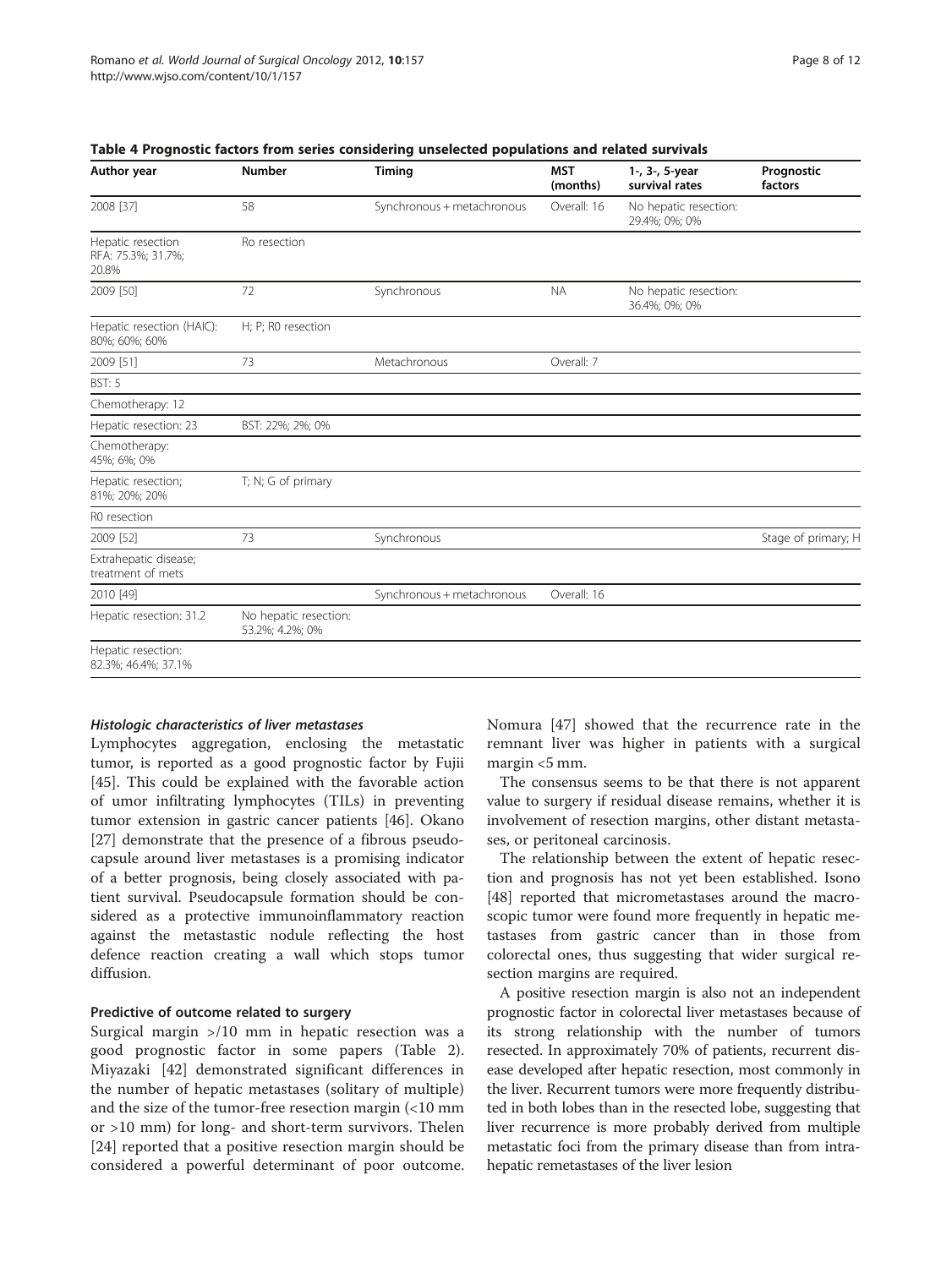The paper by Nomura [[46](#page-10-0)] underlines the role of intrahepatic micrometastases around the liver as a cause of recurrence of the disease. The survival rate of patients with micrometastases was significantly worse than that of patients without. In addition, recurrence after hepatic resection is more strongly associated with systemic spread through vessel infiltration than with local spread through lymphatic or serosal invasion of the primary tumor. A generous surgical margin may not be essential for curative hepatic resection of liver metastases, even if in the study by Ambiru [[9](#page-10-0)] a margin <10 mm is considered a poor prognostic factor for survival. Nevertheless a positive surgical margin should be avoided and the surgeon should strive to obtain an adequate margin, because this is the only prognostic factor on which the surgeon could have any influence over. According to the pattern of recurrence, relapse developed most commonly in the liver (70%, range 63.6% to 83.3%), indicating that the remaining liver should be a focus for relapse monitoring. Early or high recurrence rates translate into prolonged periods of systemic therapy and potentially reduced quality of life: these will mitigate any short-term advantage resulting from liver resection in LMGC. Data about recurrence made liver resection less appealing. However, the majority of patients analyzed did not receive adjuvant chemotherapy after liver resection. Given the biology and systemic nature of LMGC, this may partially account for the high recurrence rates. A sensible strategy for improving survival could be close observation for a second relapse in the liver and adjuvant chemotherapies after surgery. Trials using the FOLFOXIRI regimen (5-fluorouracil, leucovorin, oxaliplatin, and irinotecan) [[20](#page-10-0)] achieved a median overall survival of 15 months. We can assume that the recurrence rates could potentially decrease with these regimen in an adjuvant setting.

# Timing of hepatic resection

Timing of hepatic resection has been reported to be a significant prognostic factor. In some paper synchronous hepatectomy was a significant poor prognostic factor. Ambiru [[9\]](#page-10-0) reported significantly longer survival in patients with metachronous metastases than in those with synchrounous disease (29% vs. 6% at 3 years). Bines [[38\]](#page-10-0) commented that synchronous resection of hepatic metastases has little value, whereas metachronous resection of isolated lesions can produce meaningful longterm survival, when the procedure renders the patient disease-free. Some authors suggest that resective treatment may be indicated only for the patient with metachronous isolated metastases [\[29,42](#page-10-0)]. Other studies did not demonstrate any differences in terms of survival among the groups (Cheon) [[36\]](#page-10-0). Nevertheless, an analysis of the data reported in the recent literature showed that 22 of 48 5-year survivors underwent a synchronous hepatectomy. In fact in Sakamoto's study [[43\]](#page-10-0) three of

five patients who survived more than 3 years had synchronous solitary metastases and Ochiai too reported three 5-year survivors with synchronous disease. Recently Tsujimoto [\[41\]](#page-10-0) confirm the absence of statistically difference between metachronous or synchronous nodules. Thus, synchronous hepatectomy should not be a contraindication for hepatic resection. With regard to perioperative morbidity, Bines [\[38\]](#page-10-0), observed that synchronous liver resection carries a higher risk. This may depend on the concern regarding the use of aggressive liver surgery in conjunction with the treatment of gastric cancer under synchronous conditions. The disease-free interval (DFI) between gastric and hepatic resection has been reported to be a prognostic factor. Fujii  $[44]$  showed that a DFI > 1 year has a significant survival advantage, due to the slow growing nature of these tumors.

However, data concerning long-term survivors demonstrate that, if we exclude bilobar spread of metastases (H3), none of the previous cited predictive factors (alone or in combination) can deprive a patient of the possibility of long-term survival after hepatic resection, raising concern about the clinical value of prognostic factors emerging from small and selected populations submitted to liver resection.

The correct approach can be extrapolated from papers that addressed the topic analyzing unselected populations of gastric cancer patients presenting hepatic metastases as only site of metastatic disease (Table [4\)](#page-7-0). From a cohort of 58 patients Cheon [\[36](#page-10-0)] did not identify any primary-related or metastasis-related factor showing prognostic value. The same conclusion is done by group of Makino [\[49\]](#page-11-0) from Japan, who studied 63 patients. Ueda [[50\]](#page-11-0) studied a cohort of 73 patients presenting synchronous metastases. Their data show that factors influencing survival were the extent of hepatic involvement (H1-2 vs. H3) and macroscopic peritoneal dissemination (P0 vs. P1) detected at surgical exploration. When focusing on the subgroup of H1-2 and P0 patients, they showed that number  $(1 \text{ vs. } >1)$  and size of hepatic metastases and N status of gastric cancer (N0-1 vs. N2-3) were predictors of survival. An Italian survey performed under the auspices of the Italian Research Group on Gastric Cancer [\[51](#page-11-0)] studied an unselected cohort of 73 patients presenting metachronous metastases after curative gastrectomy. This study demonstrated that the factors T, N, and G of the gastric primary, when rated T3b-T4, N +, and G3, independently display a clear negative prognostic value with an effect that is cumulative. All the above mentioned studies strongly suggest that the main factor influencing long-term survival  $(P \text{ ranging})$ from 0.01 to 0.001) is the therapeutic approach to the liver metastases, in particular when a surgical approach is performed. In the Italian study hepatectomy was associated to a five-fold increase in survival of less favorable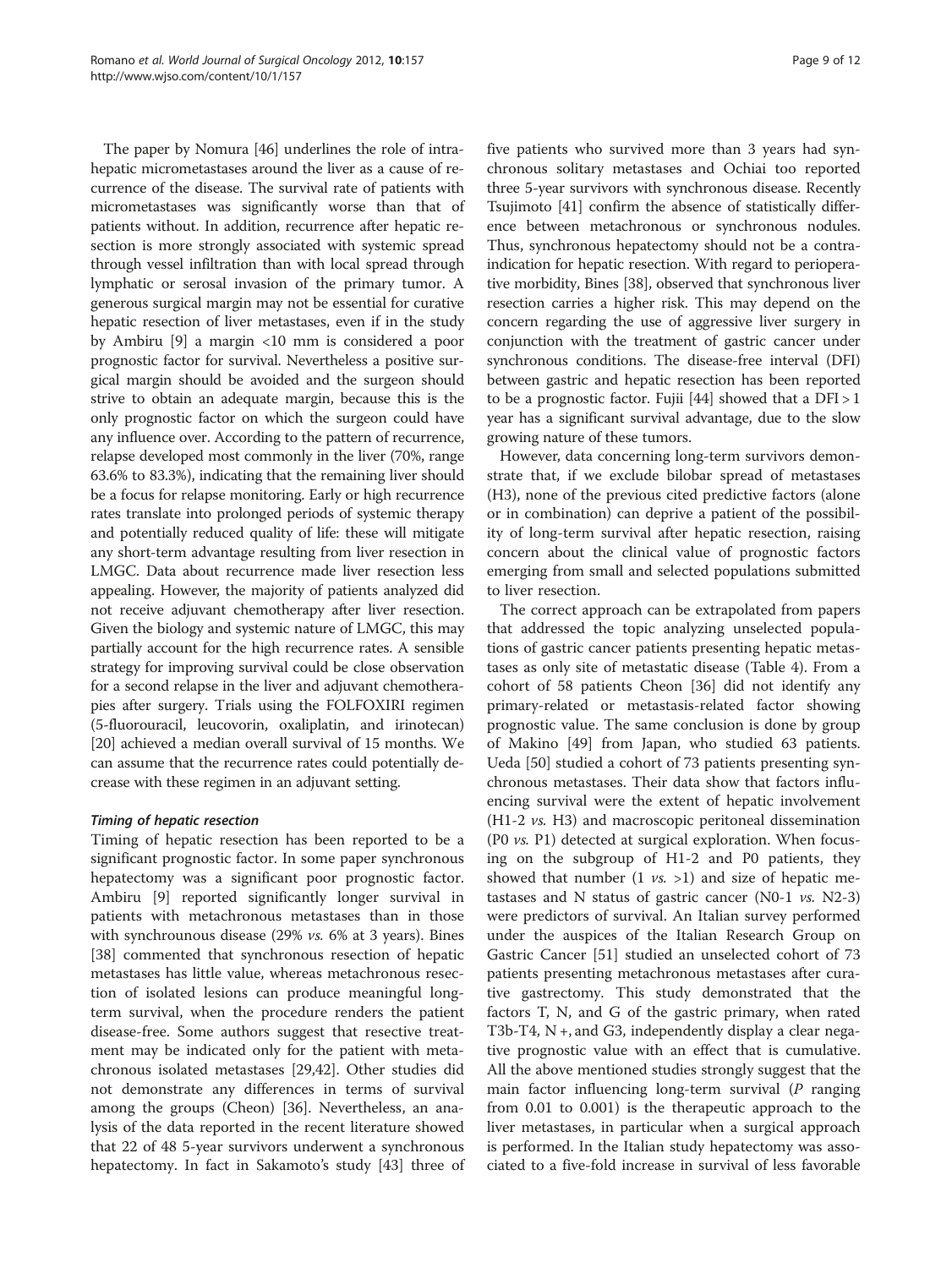<span id="page-9-0"></span>patients (>1 negative prognostic factor) and achieved a 5-year survival rate of 20%. Comparing the treatment options (supportive care, chemotherapy, and liver resection) they found that 1-, 3-, and 5-year survival rates were as follows: 22%, 2%, and 0% for supportive care, 45%, 6%, and 0% after chemotherapy, and 81%, 20%, and 20% after liver resection, with a median survival as follow: non-treated patients 5 months, 12 if chemotherapy was employed and 23 months after surgery. Thus the therapeutic approach to liver metastases displayed independent significant association with survival. In the study of Ueda [\[49](#page-11-0)] in which a group of patients with synchronous LMGC underwent surgery or other treatments (chemotherapy, supportive cures), 1-, 3-, and 5 year overall survival rates were 57%,43%, and 43%, 60%, 0%, and 0%, and 16.7%, 0%, and 0%, respectively. Furthermore in this study adding hepatic artery infusion (HAI) chemotherapy to liver surgery not seem to offer a survival benefit for the patients. The author suggests that only liver surgery, but not HAI, could significantly prolong the survival period in this cohort of patients. Moreover the degree of liver metastases (H1-H2 vs. H3) seems to be a very strong prognostic factor, with a median overall survival of 16.6, 10.2, and 4.4 months, respectively,despite the treatment.

Furthermore, two studies [[36,](#page-10-0)[49\]](#page-11-0) underlined that R0 vs. R1 operation affects long-term survival (overall 5 year survival rates of 60% and 20%, respectively). Multimodal treatments can further enhance survival rates, in particular if modern chemotherapy protocols are employed. An interesting 75% 5-year survival rate in a subgroup of eight patients submitted to radical surgery followed by hepatic artery infusion chemotherapy has been reported by Ueda. Radio-frequency ablation is another important strategy for the treatment of hepatic metastases from gastric cancer. This ablative technique can be employed either as alternative or in association to hepatectomy. It could be the approach of choice in case of poor general conditions contraindicating surgery. The number of reported procedures is low not allowing to draw any conclusion on its efficacy: moreover followup are short and data cannot always be effectively extrapolated from the series. However, Hwang [[52\]](#page-11-0), considered 72 patients with metachronous metastases submitted to different treatments other than hepatectomy (Table [4\)](#page-7-0). The paper showed that 15 patients without extrahepatic disease treated by RFA ± chemotherapy displayed a median survival of 22 months, with 3- and 5- year survival rates of 50% and 40%, respectively, similar to those reported in surgical series (Table [2\)](#page-3-0). Yamakado [[53](#page-11-0)] and Cheon [[36](#page-10-0)] reported similar data: in their experience a subgroup of nine patients submitted to RFA compared favorably with 22 patients submitted to radical surgery, with a 4-year survival of 40% and 20%, respectively. Another paper of Kim et al. [\[54](#page-11-0)] report worse survival results similar to those of classic systemic chemotherapy alone.

## Conclusions

Some hold the view that metastatic gastric cancer represent a systemic disease and the 'tip of the iceberg' of a diffuse cancer, and surgery has no role in its treatment, because the results of liver resection are still disappointing. Otherwise 11% of patients survived more than 5 years after hepatectomy, are tumor-free more than 5 years after liver resection, and the identification of favorable indicators of outcome could improve these results. The key to success is to clearly identify the patients which could benefit of this treatment, in order to offer a chance to cure the patients who have good prognostic factors and to avoid overtreatment in case of absence of these factors. Moreover analysis of long-term survival reported in literature shows that, if we exclude cases presenting a bilobar spread of metastases, none of the reported predictive factors, alone or in combination, can deprive a patient of the possibility of long-term survival after hepatic resection. We believe that surgery could provide a benefit and should be a part of multidisciplinary approach in patients with liver metastases from gastric cancer.

Compared to supportive treatment alone with a median survival of 3 to 5 months, the survival figures reported in literature indicate that liver resection can improve the prognosis of patients suffering from metastatic gastric cancer, and results seems to be better than those achieved with chemotherapy alone. Data regarding the use of radiofrequency are interesting even if yet under development. This is true not only in Eastern experience, but also in Western countries, and in centers with skills and experience in liver surgery

Received: 29 August 2011 Accepted: 21 June 2012 Published: 3 August 2012

#### References

- Jernal A, Siegel R, Ward E, Hao Y, Xu J, Thun MJ: Cancer statistics 2009. CA cancer J Clin 2009, 59:225–249.
- Jl D, van de Velde CJ, Coit DG, Shah MA, Verheij M, Cats A: Treatment of resectable gastric cancer. Therap Adv Gastroenterol 2012, 5:49–69.
- 3. Shin A, Kim J, Park S: Gastric cancer epidemiology in Korea. J Gastric Cancer 2011, 11:135–140.
- 4. Schlansky B, Sonnemberg A: Epidemiology of noncardia gastric adenocarcinoma in the United States. Am J Gastroenterol 2011, 106:1978–1985.
- 5. Kemeny N: Management of liver metastases from colorectal cancer. Oncology 2006, 20:1161–1176.
- 6. Minagawa M, Makuuchi M, Torzilli G, Takayama T, Kawasaki S, Kosuge T, Yamamoto J, Imamura H: Extension of the frontiers of surgical indication in the treatment of liver metastases from colorectal cancer. Ann Surg 2000, 231:487–499.
- 7. Primrose JN: Surgery for colorectal liver metastases. Br J Cancer 2010, 102:1313–1318.
- 8. Shirabe K, Wakiyama S, Gion T, Watanabe M, Miyazaki M, Yoshinaga K, Tokunaga M, Nagaie T: Hepatic resection for the treatment of liver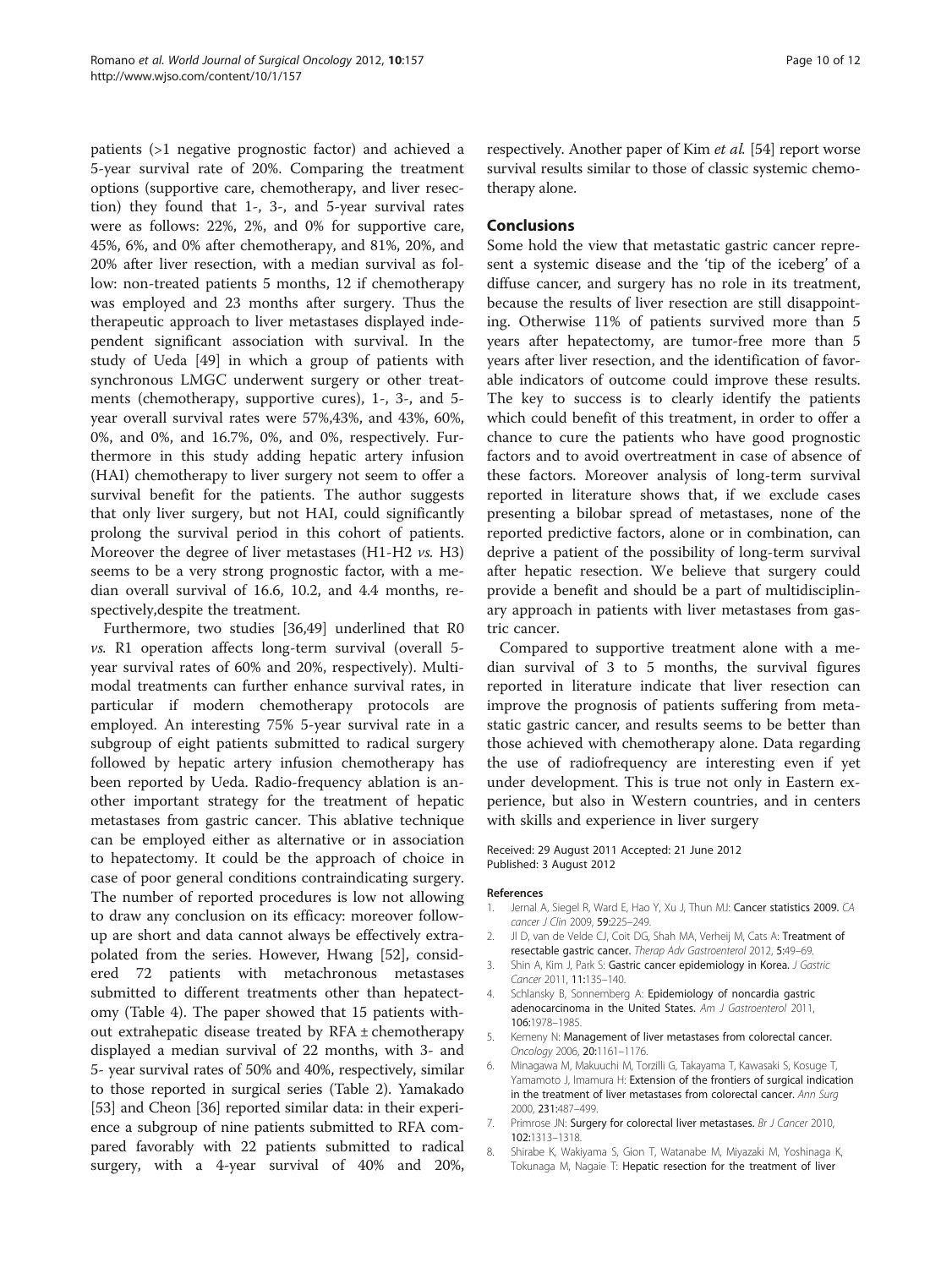<span id="page-10-0"></span>metastases in gastric carcinoma: review of the literature. HPB 2006, 8:89–92.

- 9. Ambiru S, Miyazaki M, Ito H, Nakagawa K, Shimizu H, Yoshidome H, Shimizu Y, Nakajima N: Benefits and limits of hepatic resection for gastric metastases. Am J Surg 2001, 181:279–283.
- 10. Fong Y, Fortner J, Sun RL, Brennan MF, Blumgart LH: Clinical score for predicting recurrence after hepatic resection for metastatic colorectal cancer: analysis of 1001 consecutive cases. Ann Surg 1999, 230:309–318.
- 11. Kakeji Y, Morita M, Maehara Y: Strategies for treating liver metastases from gastric cancer. Surg Today 2010, 40:287–294.
- 12. Ueda K, Iwahashi M, Nakamori M, Nakamura M, Naka T, Ishida K, Ojima T, Yamaue H: Analysis of the prognostic factors and evaluation of surgical treatment for synchronous liver metastases from gastric cancer. Langenbecks Arch Surg 2009, 394:647–653.
- 13. Fujisaki S, Tomita R, Nezu T, Kimizuka K, Park E, Fukuzawa M: Prognostic studies on gastric cancer with concomitant liver metastases. Hepatogastroenterology 2001, 48:802–804.
- 14. Linhares E, Monteiro M, Kesley R, Santos CE, Filho OS, Simoes JH: Major hepatectomy for isolated metastases from gastric adenocarcinoma. HPB 2003, 5:235–237.
- 15. Pyrhönen S, Kuitunen T, Nyandoto P, Kouri M: Randomized comparison of fluorouracil epidoxorubicin and methotrexate (FEMTX) plus supportive care with supportive care alone in patients with nonresectable gastric cancer. Br J Cancer 1995, **71:**587-591.
- 16. Ajani JA, Moiseyenko VM, Tjulandin S, Majlis A, Constenlam M, Boni C, Rodrigues A, Fodor M, Chao Y, Voznyi E, Marabotti C, Van Cutsem E, V-325 Study Group: Clinical benefit with docetaxel plus fluorouracil and cisplatin compared with cisplatin and fluorouracil in a phase III trial of advanced gastric or gastro-oesophageal cancer adenocarcinoma: the V-325 Study Group. J Clin Oncol 2007, 25:3205–3209.
- 17. Yoshida M, Ohtsu A, Boku N, Miyata Y, Shirao K, Shimada Y, Hyodo I, Koizumi W, Kurihara M, Yoshida S, Yamamoto S: Long-term survival and prognostic factors in patients with metastatic gastric cancers treated with chemotherapy in the Japan Clinical Oncology Group (JCOG) study. Jpn J Clin Oncol 2004, 34:654-659.
- 18. Cocconi G, Carlini P, Gamboni A, Gasperoni S, Rodinò C, Zironi S, Bisagni G, Porrozzi S, Cognetti F, Di Costanzo F, Canaletti R, Ruggeri EM, Camisa R, Pucci F: For the Italian Oncology Group for Clinical Research. Cisplatin, epirubicin, leucovorin and 5-fluorourail (PELF) is more active than 5 fluorouracil, doxorubicin and methotrexate (FAMTX) in advanced gastric carcinoma. Ann Oncol 2003, 14:1258–1263.
- 19. Lee J, Kang WK, Kwon JM, Oh SY, Lee HR, Kim HJ, Park BB, Lim HY, Han MJ, Park JO, Park YS: Phase II trial of irinotecan plus oxaliplatin and 5fluorouracil/leucovorin in patients with untreated metastatic gastric adenocarcinoma. Ann Oncol 2007, 18:88–92.
- 20. Cao W, Yang W, Lou G, Jilang J, Geng M, Xi W, Li H, Ma T, Jin Y: Phase II trial of infusional fluorouracil, leucovorin, oxaliplatin and irinotecan (FOLFOXIRI) as first-line treatment for advanced gastric cancer. Anticancer Drugs 2009, 20:287–293.
- 21. Liu J, Chen L: Current status and progress in gastric cancer with liver metastases. Chin Med J 2011, 124:445–456.
- 22. Baba H, Okuyama T, Hiroyuki O, Anai H, Korenaga D, Maehara Y: Prognostic factors for noncurative gastric cancer: univariate and multivariate analysis. J Surg Oncol 1992, 51:104–108.
- 23. Imamura H, Matsuyama Y, Shimada R, Kubota M, Nakayama A, Kobayashi A, Kitamura H, Ikegami T, Miyagawa S, Kawasaki S: A study of factors influencing prognosis after resection of hepatic metastases from colorectal and gastric carcinoma. Am J Gastroenterol 2001, 96:3178–3184.
- 24. Thelen A, Jonas S, Benckert C, Lopez-Hänninen E, Neumann U, Rudolph B, Schumacher G, Neuhaus P: Liver resection for metastatic gastric cancer. Eur J Surg Oncol 2008, 34:1328–1334.
- 25. Sakamoto Y, Ohyama S, Yamamoto J, Yamada K, Seki M, Ohta K, Kokudo N, Yamaguchi T, Muto T, Makuuchi M: Surgical resection of liver metastases of gastric cancer: an analysis of a 17-year experience with 22 patients. Surgery 2003, 133:507–511.
- 26. Adam R, Chiche L, Aloia T, Elias D, Salmon R, Rivoire M, Jaeck D, Saric J, Le Treut YP, Belghiti J, Mantion G, Mentha G: For the Association Française de Chirurgie. Hepatic resection for noncolorectal nonendocrine liver metastases. Ann Surg 2006, 244:524–535.
- 27. Kerkar SP, Kemp CD, Avital I: Liver resections in metastatic gastric cancer. HPB 2010, 12:589–596.
- 28. Okano K, Maeba T, Ishimura K, Karasawa Y, Goda F, Wakabayashi H, Usuki H, Maeta H: Hepatic resection for metastatic tumors from gastric cancer. Ann Surg 2002, 235:86–91.
- 29. Roh HR, Suh KS, Lee HJ, Yang HK, Choe KJ, Lee KU: Outcome of hepatic resection for metastatic gastric cancer. Am Surg 2005, 71:95–99.
- 30. Ochiai T, Sasako M, Mizuno S, Kinoshita T, Takayama T, Kosuge T, Yamazaki S, Maruyama K: Hepatic resection for metastatic tumours from gastric cancer: analysis of prognostic factors. Br J Surg 1994, 81:1175–1178.
- 31. Saiura A, Umekita N, Inoue S, Maeshiro T, Miyamoto S, Matsui Y, Asakage M, Kitamura M: Clinicopathological features and outcome of hepatic resection for liver metastases from gastric cancer. Hepatogastroenterology 2002, 49:1062–1065.
- 32. Japanese Gastric Cancer association: Japanese classification of gastric carcinoma. 2nd English edition. Gastric Cancer 1998, 1:10–24.
- 33. Zacherl J, Zacherl M, Scheuba C, Steininger R, Wenzl E, Muhlbacher F, Jakesz R, Langle F: Analysis of hepatic resection of metastases originating from gastric adenocarcinoma. J Gastrointest Surg 2002, 6:682–689.
- 34. Koga R, Yamamoto J, Ohyama S, Saiura A, Seki M, Yasuyuki S, Yamaguchi T: Liver resection for metastatic gastric cancer: experience with 42 patients including 8 long-term survivors. Jpn J Clin Oncol 2007, 37:836-842.
- 35. Kwak CM, Wu CW, Lo SS, Shen KH, Hsieh MC, Lui WY: Survival of gastric cancer with concomitant liver metastases. Hepatogastroenterology 2004, 51:1527–1530.
- 36. Elias D, Cavalcanti de Albuquerque A, Eggenspieler P, Plaud B, Ducreux M, Spielmann M, Theodore C, Bonvalot S, Lasser P: Resection of liver metastases from a non-colorectal primary: indications and results based on 147 monocentric patients. J Am Coll Surg 1998, 187:487–493.
- 37. Cheon SH, Rha SY, Jeung HC, Im CK, Kim SH, Kim HR, Ahn JB, Roh JK, Noh SH, Chung HC: Survival benefit of combined curative resection of the stomach and liver in gastric cancer patients with liver metastases. Ann Oncol 2008, 19:1153–1158.
- 38. Kim NK, Park YS, Heo DS, Suh C, Kim SY, Park KC, Kang YK, Shin DB, Kim HT, Kim HJ, Kang WK, Suh CI, Bang YJ: A phase III randomized study of 5fluorouracil and cisplatin versus 5-fluorouracil, doxorubicin and mitomycin C versus 5-fluorouracil alone in the treatment of advanced gastric cancer. Cancer 1993, 71:3813–3818.
- 39. Bines SD, England G, Deziel DJ, Witt TR, Doolas A, Roseman DL: Synchronous, metachronous, and multiple hepatic resections of liver tumors originating from primary gastric tumors. Surgery 1993, 114:799–805.
- 40. Morise Z, Sugioka A, Hoshimoto S, Kato T, Ikeda M, Uyama I, Horiguchi A, Miyakawa S: The role of hepatectomy for patients with liver metastases of gastric cancer. Hepatogastroenterology 2008, 55:1238–1241.
- 41. Shirabe K, Shimada M, Matsumata T, Higashi H, Yakeishi Y, Wakiyama S, Ikeda Y, Ezaki T, Fukuzawa S, Takenaka K, Kishikawa K, Ikeda T, Taguchi K, Maehara Y, Sugimachi K: Analysis of the prognostic factors for liver metastases of gastric cancer after hepatic resection. A multi-insitutional study of the indications for resection. Hepatogastroenterology 2003, 50:1560–1563.
- 42. Tsujimoto H, Ichikura T, Ono S, Sugasawa H, Hiraki S, Sakamoto N, Yaguchi Y, Hatsuse K, Yamamoyo J, Hase K: Outcomes for patients following hepatic resection of metastatic tumors from gastric cancer. Hepatol Int 2010, 4:406–413.
- 43. Miyazaki M, Itoh H, Nakagawa K, Ambiru S, Shimizu H, Togawa A, Shiobara M, Ohtsuka M, Sasada K, Shimizu Y, Yoshioka S, Nakajima N, Suwa T, Kimura F: Hepatic resection of liver metastases from gastric adenocarcinoma. Am J Surg 1997, 92:490-493.
- 44. Sakamoto Y, Sano T, Shimada K, Esaki M, Saka M, Fukagawa T, Katai H, Kosuge T, Sasako M: Favorable indications for hepatectomy in patients with liver metastases from gastric cancer. J Surg Oncol 2007, 95:534–539.
- 45. Fujii K, Fujioka S, Kato K, Machici Y, Kutsuna Y, Ishikawa A, Takamizawa J, Ko K, Yoshida K, Nimura Y: Resection of liver metastases from gastric adenocarcinoma. Hepatogastroenterology 2001, 48:368-371.
- 46. Romano F, Cesana G, Caprotti R, Bovo G, Uggeri F, Piacentini MG, Crippa S, Uggeri F: Pre-operative IL-2 immunotherapy enhances tumor inflitrating Lymphocytes (TILs) in gastric cancer patients. Hepatogastroenterology 2006, 53:634–638.
- 47. Nomura T, Kamio Y, Takasu N, Moriya T, Takeshita A, Mizutani M, Hachiya O, Hirai I, Kimura W: Intrahepatic micrometastases around liver metastases from gastric cancer. J Hepatobiliary Pancreas Surg 2009, 16:493-501.